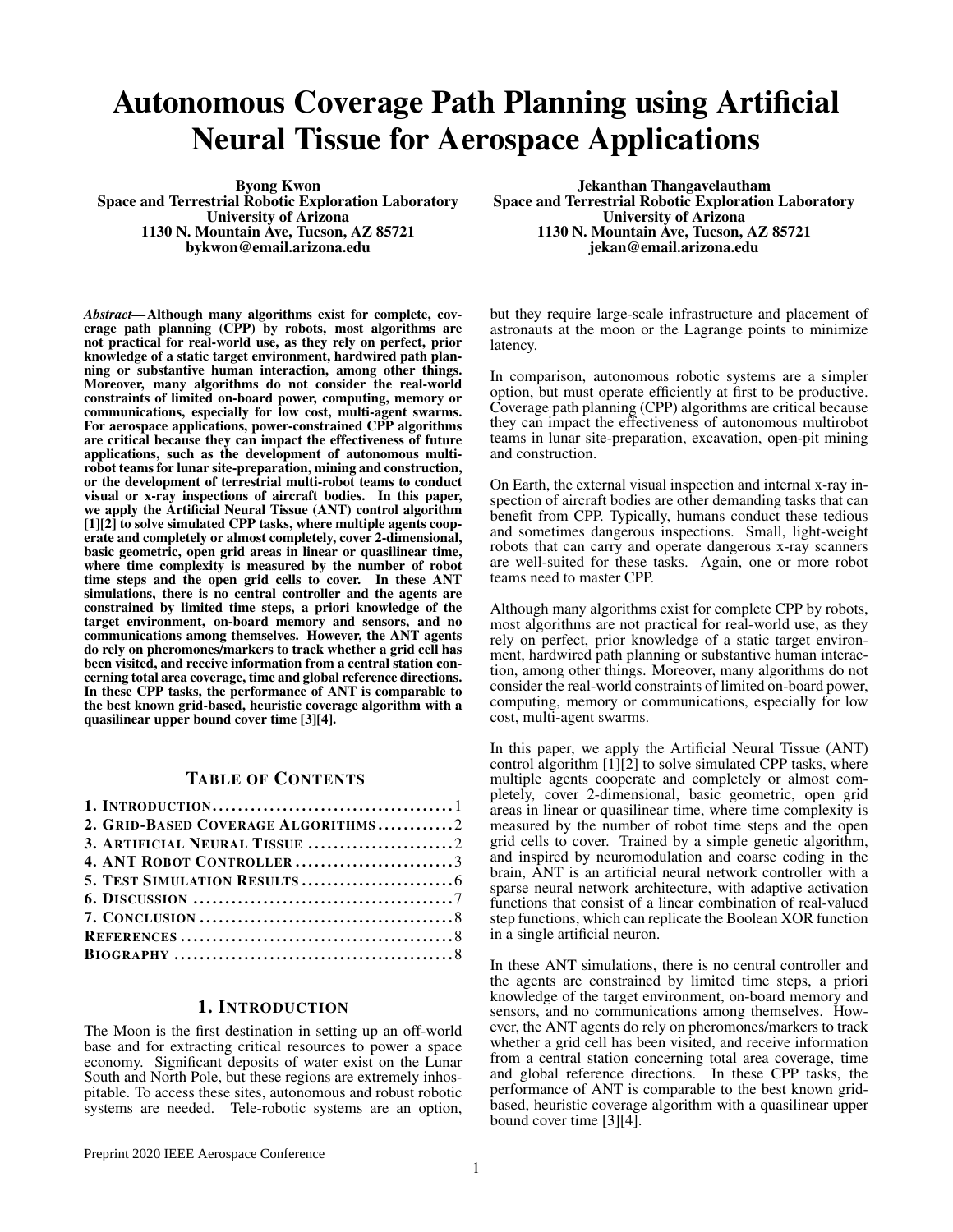In the following sections, we discuss the theoretical bounds of well-known grid-based CPP algorithms, highlight the novel features of ANT, describe the ANT robot controller implementation, described the simulated CPP tasks and review the simulated test results.

#### 2. GRID-BASED COVERAGE ALGORITHMS

Grid-based, complete CPP algorithms inspired by ant pheromones, where a chemical or physical marker indicates whether a spot has been traversed by an agent, is a wellstudied topic, but few studies analytically prove bounds on cover times, i.e. the time complexity in the number of grid cells to visit all cells at least once [4]. Such algorithms are difficult to use in real-world environments because they assume static environments that can be discretized into geometric grid cells, the grid environment is strongly connected, i.e. there is path from each grid cell to any other grid cell [6] and predetermined or hardwired path planning. However, these algorithms are useful benchmarks to evaluate and develop potential real-world coverage algorithms. Two well-known, grid-based CPP algorithms that have proven bounds on their cover times are the Learning Real-Time A\* (LRTA\*) and Node Counting algorithms [5]–[9], which are limited, lookahead algorithms [6], related to reinforcement learning [5].

In grid-based CPP algorithms, each grid cell is assigned a binary, heuristic, probabilistic or energy potential value  $h(v)$ that helps determine which direction or grid cell a robot should next move [10]. To evaluate their cover times, these algorithms are converted into graph search problems, where the grid cells are analogous to graph vertices  $v \in V$  and the boundaries between adjacent grid cells are analogous to graph edges  $e \in E(v)$ , where  $E(v)$  are all the graph edges connected to vertex  $v$  [10][11].

In Node Counting, the value-update rule for each vertex is  $h(v) \leftarrow h(v) + 1$ , where initially all  $h(v) = 0$ , and  $h(v)$ is incremented by the value one, every time an agent visits vertex  $v$  [6]. Then, an agent at vertex  $v$  moves along edge  $e \in E(v)$  to an adjacent vertex  $\hat{v}$  with the lowest value  $h(\hat{v})$  [6]. In the event of tied lowest values  $h(\hat{v})$ , the agent selects a random adjacent vertex  $\hat{v}$  among these lowest values [6]. The foregoing move operation is captured by the update assignment  $v \leftarrow next(v, e)$  [6]. So, the value  $h(v)$  in Node Counting is solely dependent on local information concerning vertex  $v$  [6].

In LTRA\*, the value-update rule for each vertex is  $h(v) \leftarrow$  $h(next(v, e)) + 1$ , which means that the value  $h(v)$  is dependent on the value of an adjacent vertex  $\hat{v}$  with the lowest value  $h(\hat{v})$  [6]. Initially, all  $h(v) = 0$  in LTRA\*. Since the value-update rule in LTRA\* is a nested function dependent on  $next(v, e)$ , the value  $h(v)$  implicitly captures non-local information about the graph (or grid environment), away from vertex  $v$ . Specifically, if the graph has not been searched completely and unvisited vertices exist, the LTRA\* value  $h(v)$  is an estimate of the number of edges (or steps) from vertex v to the nearest unvisited vertex  $v^*$ , where  $h(v^*) = 0$ , and LTRA\* causes an agent to move toward that nearest, unvisited vertex [6]. On the other hand, the Node Counting value  $h(v)$  only provides local information about vertex v and provides no information beyond its adjacent vertices. The difference in value-update rules between Node Counting and LTRA\* has a substantial impact on theoretical cover times, where the LTRA\* upper bound cover time is  $O(n^2 - n)$ and the Node Counting cover time can be at least  $\Omega(n^{\sqrt{n}})$ ,

where  $n$  is the number of vertices [6]. For an intuitive sense on why Node Counting possibly can have exponential cover times, consider the case of an agent searching an open grid area and then figuratively painting itself into a corner of visited grid cells, where the nearest unvisited grid cells are far away. Since the Node Counting value  $h(v)$  only captures local information adjacent to vertex  $v$ , a Node Counting agent can cycle aimlessly among visited vertices before randomly reaching an unvisited vertex.

Notwithstanding the substantial theoretical difference in cover times, the empirical performance of the LTRA\* and Node Counting algorithms are comparable in many simulated scenarios, but it is difficult to predict in advance what scenarios will cause the time complexity of Node Counting time to become adverse [6]. Accordingly, when the loss of power can have high, detrimental impacts on a mission or task, Node Counting algorithms should be avoided for complete CPP applications.

To our knowledge, the best grid-based, heuristic coverage algorithm is SWEEP with an upper bound cover time of  $O(n^{1.5})$  [3] [4]. However, SWEEP consists of hardwired path planning and defines rigorous protocols to mange how a group of cooperative cleaning robots move, pivot, signal and synchronize to clean a dirty target region [4]. SWEEP only relies on local sensing, has no prior knowledge of the target region but guarantees a quasilinear cover time because its search starts from the exterior boundary of the region, moves clockwise along the boundary, spirals inwards and avoids cleaning places that will cause the remaining target region to become discontinuous [4]. Accordingly, the takeaway from grid-based CPP algorithms is that robots will need some nonlocal sensing capabilities, or need to maintain a continuous, remaining area to cover, to avoid the possibility of detrimental cover times, which may cause the loss of power for the robots in complete CPP applications.

#### 3. ARTIFICIAL NEURAL TISSUE

As describe more fully in [1] [2], ANT is a neural network control algorithm with a sparse, variable topology neural network, and adaptive activation functions. In this section, we highlight the novel features of ANT that allow it to outperform robotic controllers employing classic artificial neural networks (ANNs) [1]. Without loss of generality, we assume that ANT data inputs  $x_i \in [-1, 1]$ , neural network conneciton weights  $w_i \in [0, 1]$  and activation function outputs  $\{-1, 1\}$ . However, these values can be other discrete or continuous Real values. We co-opt from neuroscience, the terms presynaptic and postsynaptic to indicate which nodes, i.e. artificial neurons, precede in a chain of node activation function outputs.

#### *Variable Topology Network*

Unlike classic ANNs, which are generally fixed topology, fully connected, feedforward networks, ANT is a sparse, variable topology, coarse coding neural network [2]. To implement this architecture, ANT consists of two neural networks, the decision and motor networks, which are colocated in the same 3-dimensional (3D) lattice space. The role of the ANT decision network is to select motor nodes that will comprise the ANT feedforward motor network [2].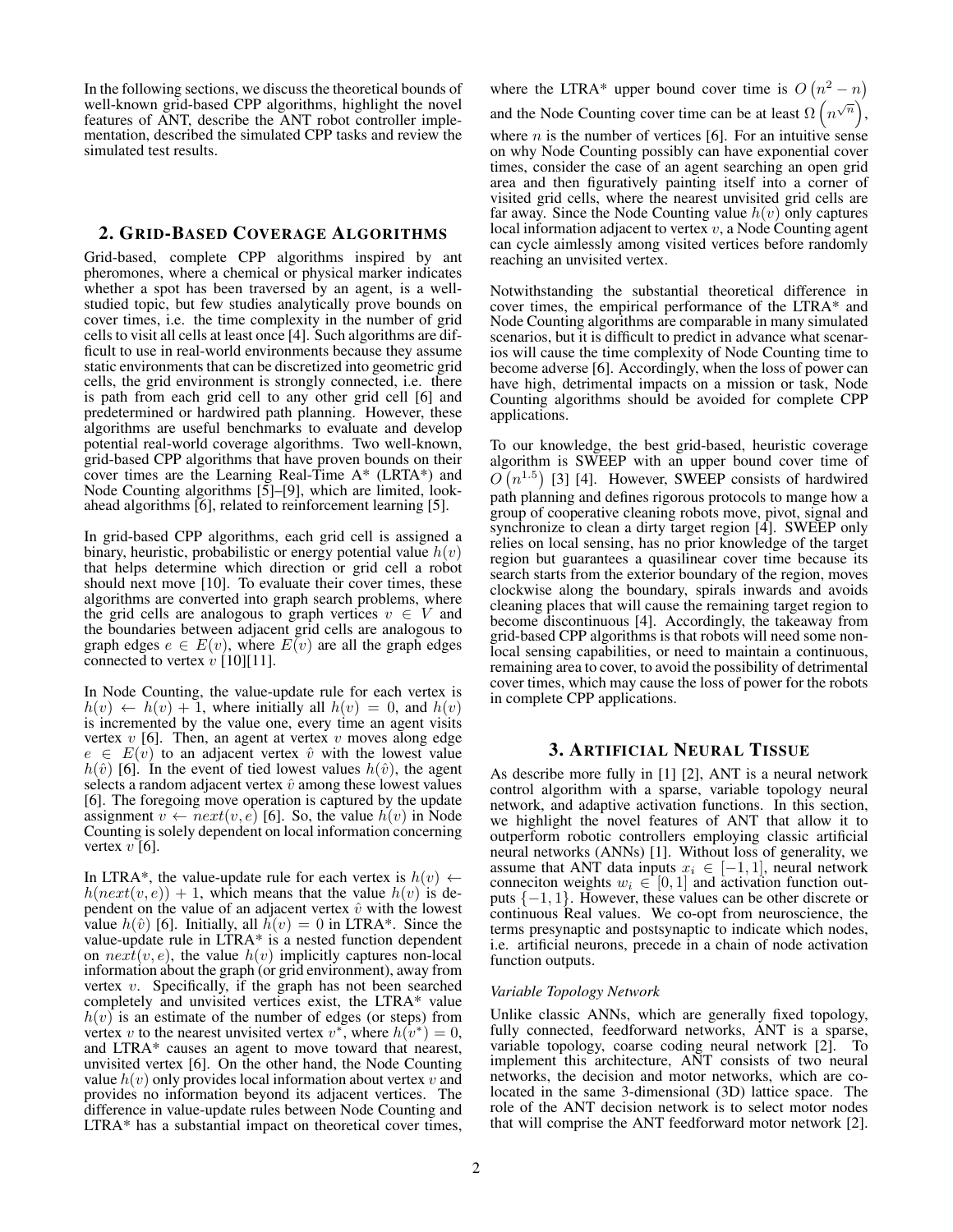During instantiation, ANT places decision and motor nodes into lattice cells, which may be co-located in the same lattice cell, but this is not required, a decision or motor node may be in a lattice cell independently.

The ANT activation process consists of two parts [2]. First, all decision nodes,  $\vec{k} = 1 \dots p$ , receive data inputs  $x_i$  and yield an activation function output  $z_k \in \{-1, 1\}$ . If a decision node yields an excitatory output (e.g.  $z_k = -1$ ) is excitatory), then the decision node figuratively releases a (chemical) neuromodulator that diffuses equally in all directions about the decision node, forming a 3D diffusion zone about the decision node. If several decision nodes diffuse, likely their diffusion zones will overlap in one or more lattice cells. The ANT algorithm identifies the lattice cells with the highest diffusion concentrations (i.e. most diffusion zone overlaps), and if any motor nodes are located in those cells, these motor nodes will comprise the ANT feedforward motor network [2]. This diffusion selection process occurs with each set of new data inputs  $x_i$ . So, the number of motor nodes in, and the topology of the feedforward motor network can vary with each set of data instances.

A postsynaptic motor node only receives inputs from presynaptic motor nodes in a  $3 \times 3$  lattice cell grid on the prior hidden layer, whose central node is adjacent to, and on the same feedforward axis as the postsynaptic motor node. In classic ANNs, the postsynaptic node usually is fully connected to all nodes on the prior hidden layer. Whereas, the ANT feedforward motor network is sparse because of the diffusion selection process and the limited number of presynaptic node outputs that feed into each postsynaptic node.

In the second part of the ANT activation process, the first layer of the ANT feedforward motor network receives data inputs  $x_i$ , the activation function outputs flow through the network and the last layer of the ANT feedforward motor network acts as the output layer [2], comparable to a classic feedforward ANN.

#### *ANT Activation Function*

Contrary to classic ANNs that predominately use fixed, continuous functions, the ANT activation function is a linear combination of different step functions with trainable parameters

$$
\Phi(\sigma) = (1 - K_1) [(1 - K_2) \Phi_{down} + K_2 \Phi_{up}] + \cdots K_1 [(1 - K_2) \Phi_{ditch} + K_2 \Phi_{mound}]
$$
 (1)

$$
\Phi_{down}(\sigma) = \begin{cases}\n-1, \sigma \ge \theta_1 \\
1, \text{otherwise}\n\end{cases}
$$
\n
$$
\Phi_{up}(\sigma) = \begin{cases}\n-1, \sigma \le \theta_2 \\
1, \text{otherwise}\n\end{cases}
$$
\n
$$
\Phi_{ditch}(\sigma) = \begin{cases}\n-1, \min(\theta_1, \theta_2) \le \sigma < \max(\theta_1, \theta_2) \\
1, \text{otherwise}\n\end{cases}
$$
\n
$$
\Phi_{mound}(\sigma) = \begin{cases}\n-1, \sigma \le \min(\theta_1, \theta_2) \text{ or } \\
1, \text{otherwise}\n\end{cases}
$$
\n
$$
\sigma = \frac{\sum_{i=0}^n x_i w_i}{\sum_{i=0}^n |x_i|}
$$

where activation function output  $\Phi \in \{-1,1\}$ , parameters  $K_1, K_2 \in \{0, 1\}$  and  $\theta_1, \theta_2 \in [0, 1]$ , weighted input  $\sigma$ ,  $n$  is the number of presynaptic nodes that feed into the

Table 1. Conditional cases of ANT activation function output, Eq. 1

| $K_1$ | $K_2$ | $\Phi(\sigma)$ |
|-------|-------|----------------|
|       |       | $\Phi_{down}$  |
|       |       | $\Phi_{ditch}$ |
|       |       | $\Psi_{up}$    |
|       |       | $\Phi_{mound}$ |

postsynaptic node, node inputs  $x_i \in \{-1,1\}$ ,  $x_0 = 1$ , weights  $w_i \in [0, 1]$  and bias weight  $w_0 \in [0, 1]$  [2]. Given the dominant (binary) coefficients  $\tilde{K}_1, \tilde{K_2}$  in (1), Table 1 shows how the ANT activation function output reduces to one of the component step function in Equation 1.

## 4. ANT ROBOT CONTROLLER

The ANT robot controller (ARC) implemented and tested in this paper substantially followed [2]. The ARC motor network consisted of three hidden layers, where each layer can contain a maximum of  $20\times20$  nodes. So, the maximum number of possible ARC decision and motor nodes is 1,200 nodes each. All decision nodes, and all motor nodes on the first hidden layer of the feedfoward motor network receive inputs from the 26 robot sensors in Figure 1.

All parameters constituting an ARC instantiation, or indi-

| Sensor(s) | Description                                                                                               |
|-----------|-----------------------------------------------------------------------------------------------------------|
| $1 - 8$   | Short-range obstacle detector {-1,1}, -1 means obstacle present                                           |
| $9 - 16$  | Short- range cell visit detector $\{-1,1\}$ , -1 means cell visited previously                            |
| $17 - 19$ | Long-range front obstacle radar $\{-1,1\}$ , -1 means entire range is occupied                            |
| $20 - 22$ | Long-range front visit radar $\{-1,1\}$ , $-1$ means entire range has been visited                        |
| 23        | Current global reference direction of robot [-1,1]                                                        |
| 24        | Current global area coverage [-1,1]                                                                       |
| 25        | One-bit memory of obstacle encounter $\{-1,1\}$ , -1 means prior move<br>blocked due to obstacle presence |
| 26        | Current percentage of maximum allowable steps taken [-1,1]                                                |

Figure 1. Breakdown of ARC Sensors

vidual, are contained in a symbolic genome, which consists of one tissue gene for the individual, one decision gene per decision node and one motor gene per motor node. Each decision gene, and motor gene on the first hidden layer, has a total of 34 trainable parameters, in which 27 are weight parameters (26 sensor input weights plus one bias weight). All remaining motor genes each have 17 trainable parameters, in which 10 are weight parameters (9 motor node weights plus one bias weight). The tissue gene only contains parameters that affect the genome's evolution.

#### *Simple Genetic Algorithm*

For the simple genetic algorithm (SGA) that optimizes the trainable ARC parameters, an initial population of 100 ARC individuals, or genomes, were instantiated randomly. Each ARC individual (robotic controller) was created by instantiating two seed motor nodes on each hidden layer, and then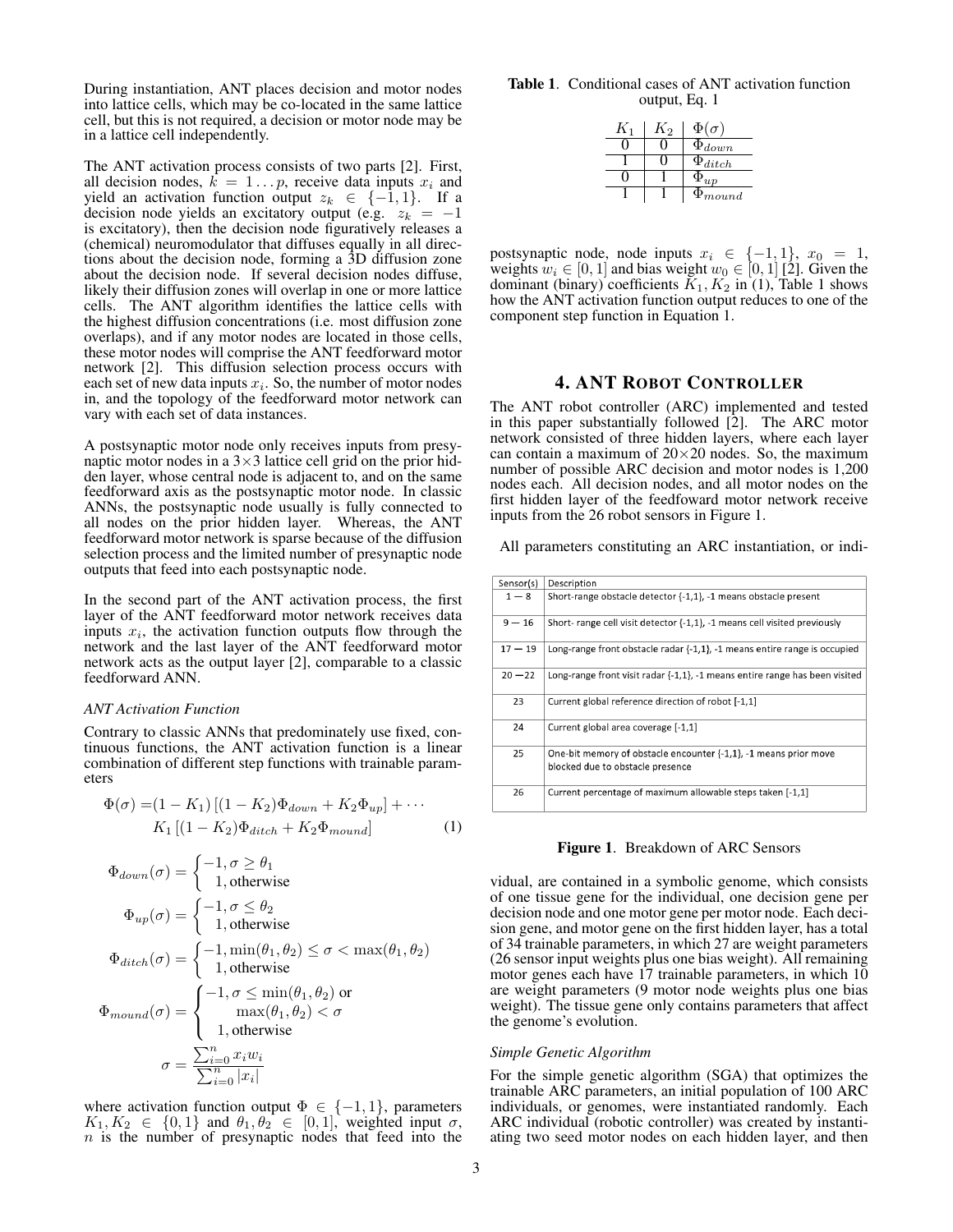instantiating adjacent motor nodes on the same hidden layer to create a  $3\times3$  grid of motor nodes centered about a seed node. Corresponding to this  $3 \times 3$  grid, motor nodes on other hidden layers are instantiated to create a  $3\times3\times3$  column of motor nodes through the feedforward motor network. The foregoing process is repeated for each seed node. After all motor nodes are instantiated, decision nodes are instantiated based on a ratio of the number of decision to motor genes, which are parameters in the tissue gene.

The SGA maximizes a simple global fitness function, Equation 3, to train the ARC parameters. The population fitness score is that of the best individual in the population. Mating occurs in the population on a rank-based, roulette selection method, where individuals in the top half of fitness scores crossover among themselves to create children, then these genomes under go possible mutation and possible insertion of new (motor) genes. If a crossover does not occur because the ANT compatibility criterion is not met, then parent genomes undergo a mutation rate of 10 to 20 percent to generate children. After crossover, the mutation rate for genomes is between one and three percent, and the probability of insertion of a new (daughter motor) gene is between 25 and 75 percent in each generation.

#### *Simulated CPP Task*

Computer simulations of the CPP task consisted of attempts by a mutli-robot team to completely cover the open grid areas in Figures 2–7, or Scenarios  $(a)$ – $(f)$ , respectively, where the robot time steps were limited. Scenarios (a)–(d) are fixed square, triangular and circular areas, where robots would start from fixed locations and directions on the area exteriors. Scenarios (e)–(f) are fixed square and circular areas, where robots would start from fixed locations and random directions, in the area interiors. In these figures, the yellow cells are obstacles or boundaries, blue cells are open cells unvisited by a robot, cyan cells are open cells previously visited by a robot and cyan cells with a white (or colored) line from the cell center to its exterior (a direction vector) are cells occupied by a robot. Any cyan cell with a robot is recognized as an obstacle by other robots, and more than one robot cannot occupy a cell at the same time. Each scenario was an independent simulation. The square and circular scenarios used a team of four robots, limited to 100 time steps per robot during training, and the triangular scenario used a team of three robots, limited to 70 time steps per robot during training.

The number of open grid cells were 400, 333 and 210 cells for the square, circular and triangular areas, respectively. For the simulations, area coverage and the global fitness function were defined as

$$
area coverage = \frac{U_{beg} - U_{end}}{U_{beg}}
$$
 (2)

global fitness = area coverage  $\cdot$  visit award  $-\cdots$ 

$$
\frac{R}{U_{\text{beg}}} \cdot \text{revisit penalty} \tag{3}
$$

where  $U$  is the total number of unvisited cells,  $U$  subscripts "beg" and "end" mean at the beginning and end of the simulation, respectively,  $R$  is the total number of revisits to cells, visit award equals 1 and revisit penalty equals 0.5. So, the maximum global fitness score was 1, which meant complete coverage of the search area and no cells were revisited by the robots. If no movement or area coverage occurred in the simulation, the default global fitness score was  $-0.5$ .



Figure 2. Scenario (a) - Exterior square corner



Figure 3. Scenario (b) - Exterior square side

#### *Robot Platform*

The ARC computer simulations used a team of identical, nonholonomic robots to search and train on scenarios (a)–(f). No central controller existed. All robot team members were independent agents endowed with the same control algorithm, i.e. ARC individual. An ARC individual represents a specific ARC instantiation, and not a robot in a multi-robot team. No communications between the robots existed and robots were not explicitly aware of the existence of other robots. Via their sensors, robots appeared to each other as obstacles. Except through training, robots had no prior knowledge of the search environment. A centralized base station existed and maintained a global map to provide global reference directions and area coverage information to the robots. However, the robots had no mapping algorithm, and except for global reference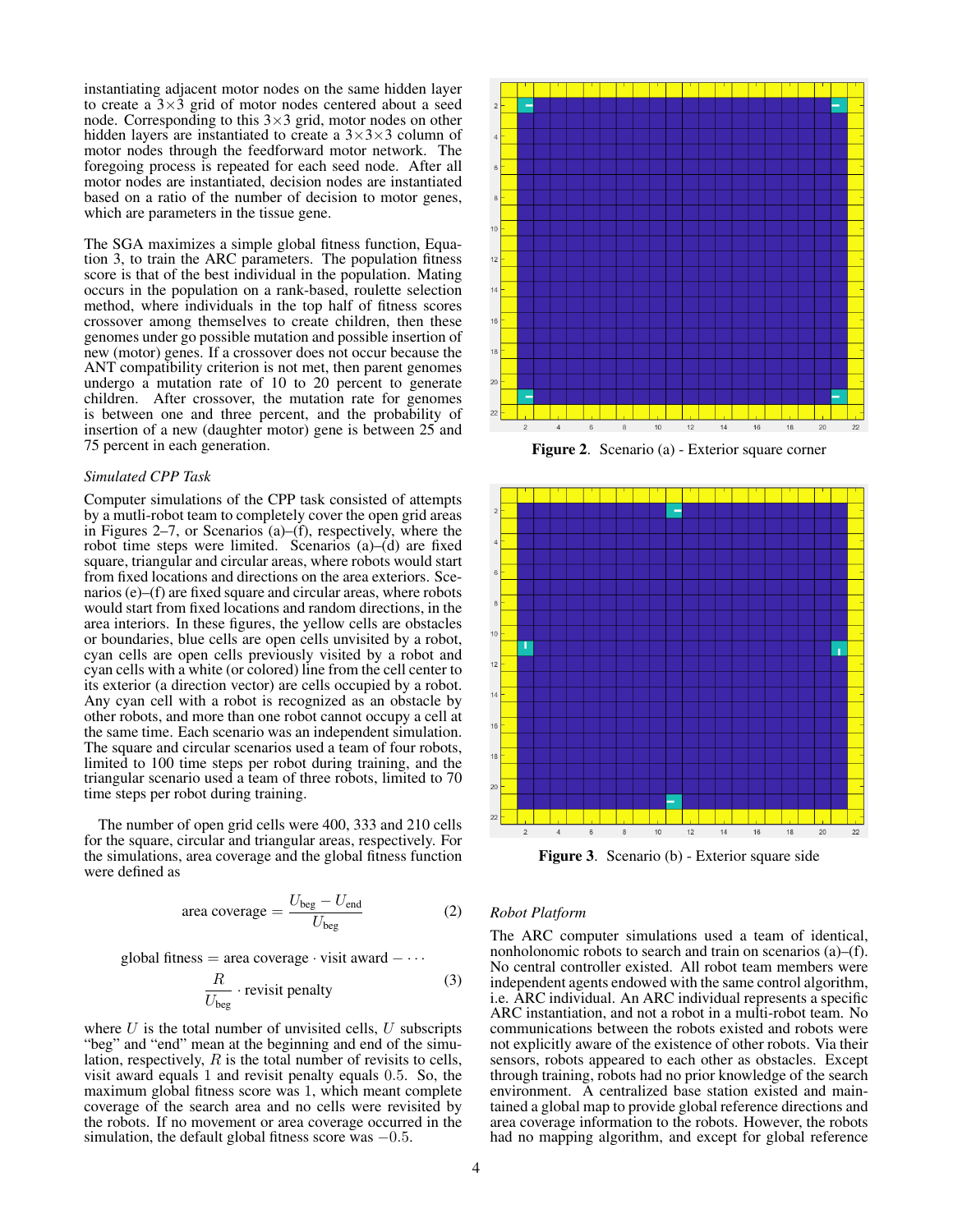

Figure 4. Scenario (c) - Exterior triangle



Figure 5. Scenario (d) - Exterior cirlce

directions, no access to a map.

During each time step, each robot received 26 robot sensor inputs, in which 23 were on-board sensors that yielded binary sensor data  $\{-1, 1\}$ , see Figure 1. The remaining three sensors provided global information from a central base station that yielded sensor data on the range  $[-1, 1]$ . Specifically, Sensor 23 provided each robot its current global reference direction; Sensor 24 provided the current global area coverage; and Sensor 26 was a countdown clock that provided each robot the current percentage of time steps taken out the maximum allowable steps for each robot.



Figure 6. Scenario (e) - Interior square



Figure 7. Scenario (f) - Interior circle

#### *ARC Output Behaviors*

Each ARC motor node is endowed with an output behavior  $b = 1 \dots 8$ , listed in Table 2. To determine a robot's action, ARC calculated a weighted behavior score for each output behavior b, and the robot executed the behavior with the highest weighted behavior score greater than or equal to 0.5. In the event of a tie, ARC randomly selected among the tied behavior scores. For each output behavior  $b$ , its weighted behavior score was based on the activation function outputs  $y_i$  of the motor nodes  $i = 1 \dots m_b$  on the feedforward motor network output layer with output behavior b,

number of nodes with 
$$
y_i = 1
$$
  
total number of nodes with  $y_i = \{-1, 1\}$ . (4)

If motor nodes with output behavior b did not exist or had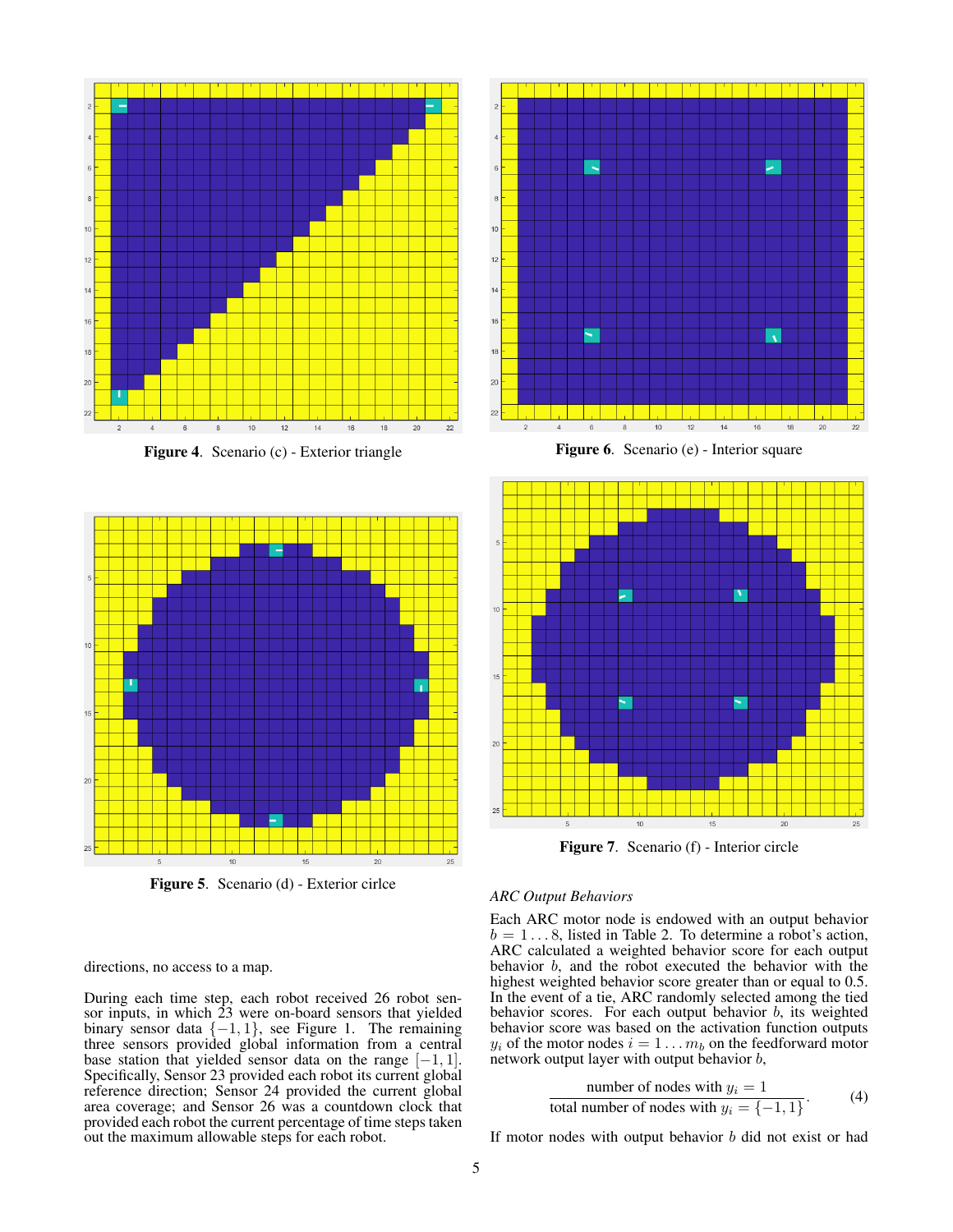no activation function outputs on the output layer, then the weighted behavior score for b was null, and output behavior b was not included in the pool of possible robot actions. During each time step, ARC first evaluated and executed the turn in place output behaviors  $\{1, 5, 6, 7, 8\}$ , and then, evaluated and executed the cell move output behaviors  $\{2, 3, 4\}$ . Furthermore, the robots in a team moved asynchronously, where the order of which robot moved first, second, third, etc. were random during each time step. Robot is always

Table 2. ARC Motor Node Output Behaviors

| <b>Behavior</b> | <b>Motion</b>  |
|-----------------|----------------|
|                 | turn north     |
| 2               | move northeast |
| 3               | move east      |
|                 | move southeast |
|                 | turn south     |
|                 | turn southeast |
|                 | turn random    |
|                 | turn northeast |

pointed robot reference east, and motions are relative to this direction. Moves are one cell displacements, turns are in place, and "turn random" means a random pick from behaviors  $\{1, 5, 6, 8\}$ . In each time step, ARC evaluates and executes a turn behavior first, and then evaluates and executes a move behavior last.

#### *ARC Training*

The ARC populations were trained using a Monte Carlo approach, where all individuals ran one or more complete training episode(s) to determine their fitness scores, and this score was used by a SGA to determine which individuals crossover and the number of training generations. A complete training episode is a simulated run to cover the entire search area in one attempt. Scenarios (a)–(d) used one training episode per individual per generation. Scenarios (e)–(f) used four training episodes per individual per generation, and averaged these training fitness scores to determine an individual's training fitness score because the random robot start directions in these scenarios affected fitness scores. For each scenario, 100 different populations, each consisting 100 different ARC individuals, were instantiated and trained on the scenario. Each trained population is called an EA run.

Each EA run was trained for a maximum of 500 SGA generations. If an ARC population fitness score met or exceeded the training fitness cutoff of 0.90 to 0.95 for scenarios (a)–(d) or 0.80 for scenarios (e)–(f), for ten generations consecutively, the EA training run was halted early. Extending the training past 500 generations did not yield a material difference in relative fitness scores among the scenarios, or qualitative difference in the robot paths. The ARC algorithm was written and tested in Matlab 2018b on a local Windows 10 (64-bit) workstation with an Intel Xeon (Broadwell) CPU, and trained on Intel Xeon (Broadwell) university clusters using Matlab C executables (.mex) generated with GCC 6.3.0 compilers and Matlab 2018b or 2019a on these clusters.

# 5. TEST SIMULATION RESULTS

After the ARC training, the final evolved ARC populations were tested on their scenarios to establish baseline test results. For these results, all ARC individuals in a population ran four test episodes in their scenario, these test fitness scores were averaged to determined an individual's fitness score and the population fitness score was that of the best individual in the population. The mentions of ARC individuals or solutions hereafter, refer to these best individuals.

Each scenario had 100 EA test runs and Table 3 summarizes the baseline test results. In this table, the column titled "Total steps" is the maximum allowable time steps per robot times the number of robots. The square and circular scenarios used a team of four robots, where each robot was limited to 100 time steps, and the triangular scenario used a team of three robots, where each robot was limited to 80 time steps.

#### *Scenarios with Exterior Start Positions*

For scenarios  $(a)$ – $(d)$ , where robots started from the area exteriors, some ARC solutions provided complete or nearly complete area coverage, with global fitness scores in the mid-0.90s or better. In scenario (a), where robots started from the corners of an open square area, ARC produced solutions with complete area coverage in linear time, where time complexity was measured by the total robot time steps needed to cover the open grid cells. In this scenario, robot start locations and directions were fixed, robots in the northwest and northeast corners pointed toward each other, and robots in the southwest and southeast corners also pointed toward each other. The ARC solutions with complete area coverage changed the robot directions to all move in the same direction and spiral inward to cover the entire square. In scenario (a), the asynchronous robot movements did not affect the solution paths or stability of the fitness scores among the test episodes.

In scenario (b), where robots started on the exterior sides of an open square, ARC produced a stable solution with complete area coverage and a fitness score of 0.99, in linear time. In this ARC solution, robots also spiraled inward to cover the entire square. However, other ARC solutions in this scenario were unstable and produced volatile fitness scores. For example, two test episodes of one ARC solution, had fitness scores of 0.94 and 0.74, respectively. In these cases, the robots first moved along the exterior boundary of the square, moved toward the center of the square and then attempted to partition the square area into quadrants. However, the asynchronous robot movements affected whether the robots successfully crossed paths in the center to establish the quadrants, and caused the fitness score difference above.

In scenario (d), where robots started from the exterior of an open circular area, some ARC solutions had nearly complete area coverage of 0.96 and fitness scores of 0.95, in quasilinear time. In these solutions, the robots followed the exterior boundary and spiraled inward to fill the area. Another ARC solution had area coverage of 0.96 but lower fitness score of 0.89, in which the robots followed straight paths to fill the circular area and left some grid cells on the boundary unvisited.

In scenario (c), where robots started from the exterior of a triangular area, ARC yielded solutions with complete area coverage and fitness scores of 0.92 and 0.99, in quasi-linear time. The fitness score difference is due to the difference on how the ARC solutions maneuvered robots at the southern triangle corner.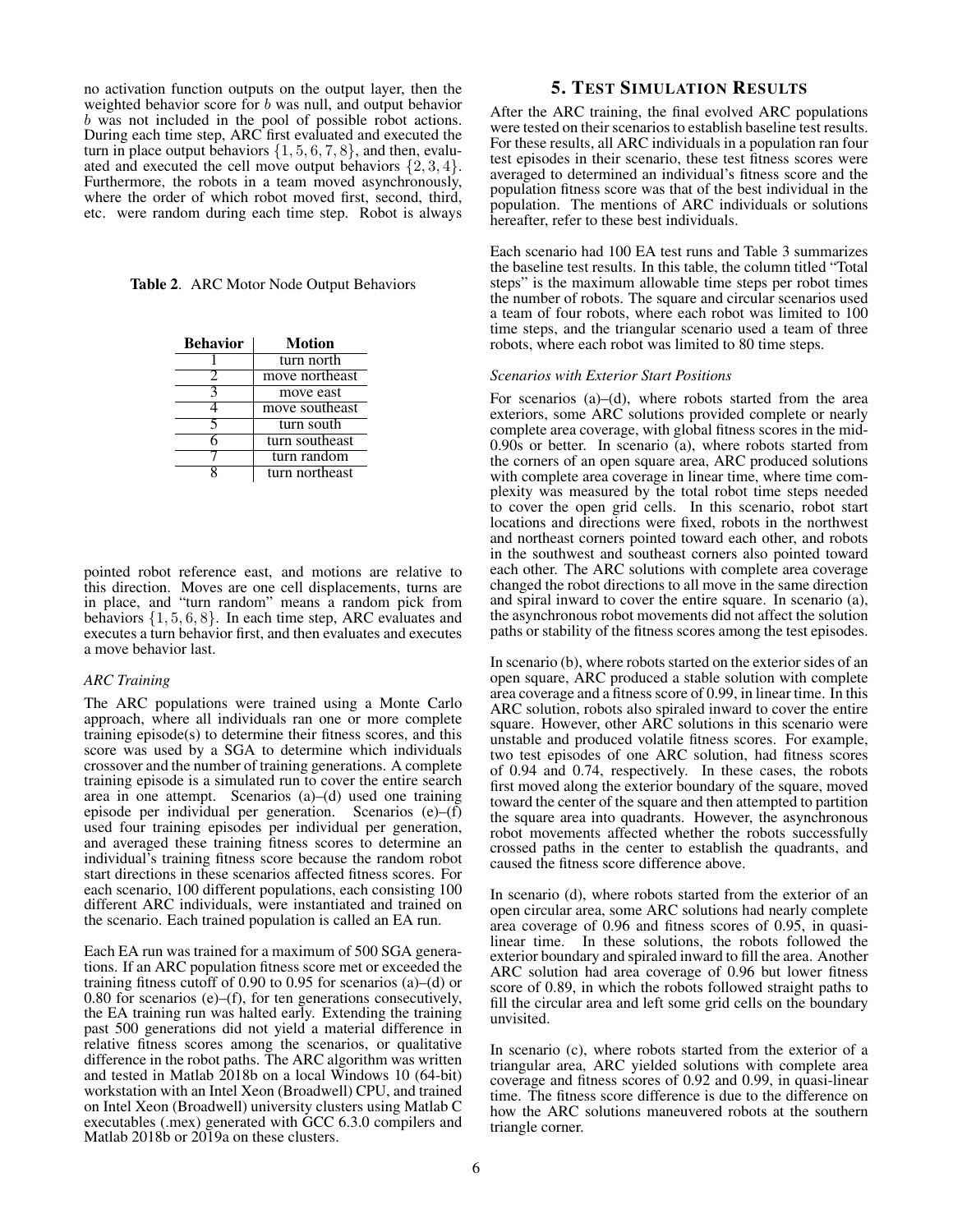| <b>Table 3.</b> ARC Baseline Test Results |
|-------------------------------------------|
|-------------------------------------------|

| <b>ANT Robotic Controller (ARC)</b> | Number | <b>Beginning</b> | Total | Area coverage |        |      |      |      |          |
|-------------------------------------|--------|------------------|-------|---------------|--------|------|------|------|----------|
| <b>Baseline</b>                     | robots | unvisited        | steps | Mean          | Median | Std  | Max  | Min  | $>= 80%$ |
| (a) Exterior square corner          | 4      | 396              | 400   | 0.96          | 0.98   | 0.04 | 1.00 | 0.70 | 98       |
| (b) Exterior square side            | 4      | 396              | 400   | 0.92          | 0.92   | 0.05 | 1.00 | 0.75 | 98       |
| (c) Exterior triangle               | 3      | 207              | 240   | 0.78          | 0.90   | 0.23 | 1.00 | 0.27 | 64       |
| (d) Exterior circle                 | 4      | 329              | 400   | 0.88          | 0.89   | 0.06 | 0.97 | 0.67 | 91       |
| (e) Interior square                 | 4      | 396              | 400   | 0.76          | 0.76   | 0.05 | 0.89 | 0.59 | 19       |
| (f) Interior circle                 | 4      | 329              | 400   | 0.76          | 0.77   | 0.07 | 0.90 | 0.48 | 28       |

| ANT Robotic Controller (ARC) | Number | <b>Beginning</b> | <b>Total</b> | <b>Global Fitness</b> |        |      |      |            |             |
|------------------------------|--------|------------------|--------------|-----------------------|--------|------|------|------------|-------------|
| Baseline                     | robots | unvisited        | steps        | Mean                  | Median | Std  | Max  | <b>Min</b> | $>= 80%$    |
| (a) Exterior square corner   | 4      | 396              | 400          | 0.95                  | 0.97   | 0.05 | 1.00 | 0.65       | 97          |
| (b) Exterior square side     | 4      | 396              | 400          | 0.88                  | 0.88   | 0.07 | 0.99 | 0.64       | 92          |
| (c) Exterior triangle        | 3      | 207              | 240          | 0.74                  | 0.84   | 0.24 | 0.99 | 0.26       | 54          |
| (d) Exterior circle          | 4      | 329              | 400          | 0.82                  | 0.86   | 0.09 | 0.95 | 0.49       | 66          |
| (e) Interior square          | 4      | 396              | 400          | 0.66                  | 0.67   | 0.07 | 0.82 | 0.48       | 2           |
| $(f)$ Interior circle        | 4      | 329              | 400          | 0.62                  | 0.62   | 0.08 | 0.78 | 0.46       | $\mathbf 0$ |

Test results for 100 evolutionary algorithm (EA) runs for each scenario. The table column "Beginning Unvisited" is the number of open cells to cover, "Total steps" is the maximum allowable time steps for each robot times the number of robots, "Std" is standard deviation and " $>=80\%$ " means the number of EA runs with results greater than or equal to 0.80. Visit award equals 1 and revisit penalty equals 0.50 for the global fitness function.

#### *Scenarios with Interior Start Positions*

In scenarios  $(e)$ – $(f)$ , where robots started from the area interiors, the area coverage and global fitness scores were lower than the other scenarios. However, some ARC solutions in scenarios (e)–(f) yielded valuable initial paths to cover the areas. In these scenarios, the robot start locations were fixed but the start directions were random. In scenario (e), where robots started from the interior of an open square area, the best ARC solutions provided area coverage of about 0.90 and fitness scores in the mid-0.80s. Encouragingly, these ARC solutions caused robots to spiral outward and created rectangles of visited (cyan) cells in the center of the square area. When robot start directions were not perpendicular to the square boundaries, the robots attempted path adjustments to form such rectangles. When a robot did not make such adjustments, the robot created a diamond pattern with visitied (cyan) and unvisited (blue) cells, which negatively impact area coverage and fitness scores.

In scenario (f), where robots started from the interior of an open circle, the best ARC solutions did not yield paths similar to scenario (e). Instead, the ARC solutions caused the robots to move to the exterior boundary of the circular area, and spiral inward or criss-cross the circular area, which resulted in area coverage of 0.85 and 0.91, and fitness scores of 0.80 and 0.81, respectively.

## 6. DISCUSSION

The test results align with the takeaways in Section 2 about the LTRA\*, Node Counting and SWEEP algorithms. Comparable to SWEEP, ARC solutions that started from the exterior of a search area and spiraled inward, scenarios (a)–(d), performed better than those that started from area interiors, scenarios (e)–(f). When ARC solutions began from area interiors, chances increased that robot paths would create discontinuous search areas. Notwithstanding the foregoing, the ARC solution in scenario (e) may be valuable when combined with the ARC solutions in scenarios (a)–(d). For example, a multi-robot team could run a primary, complete CPP task by spiraling into the target area. After this is completed, the multi-robot team can run a secondary, complete CPP